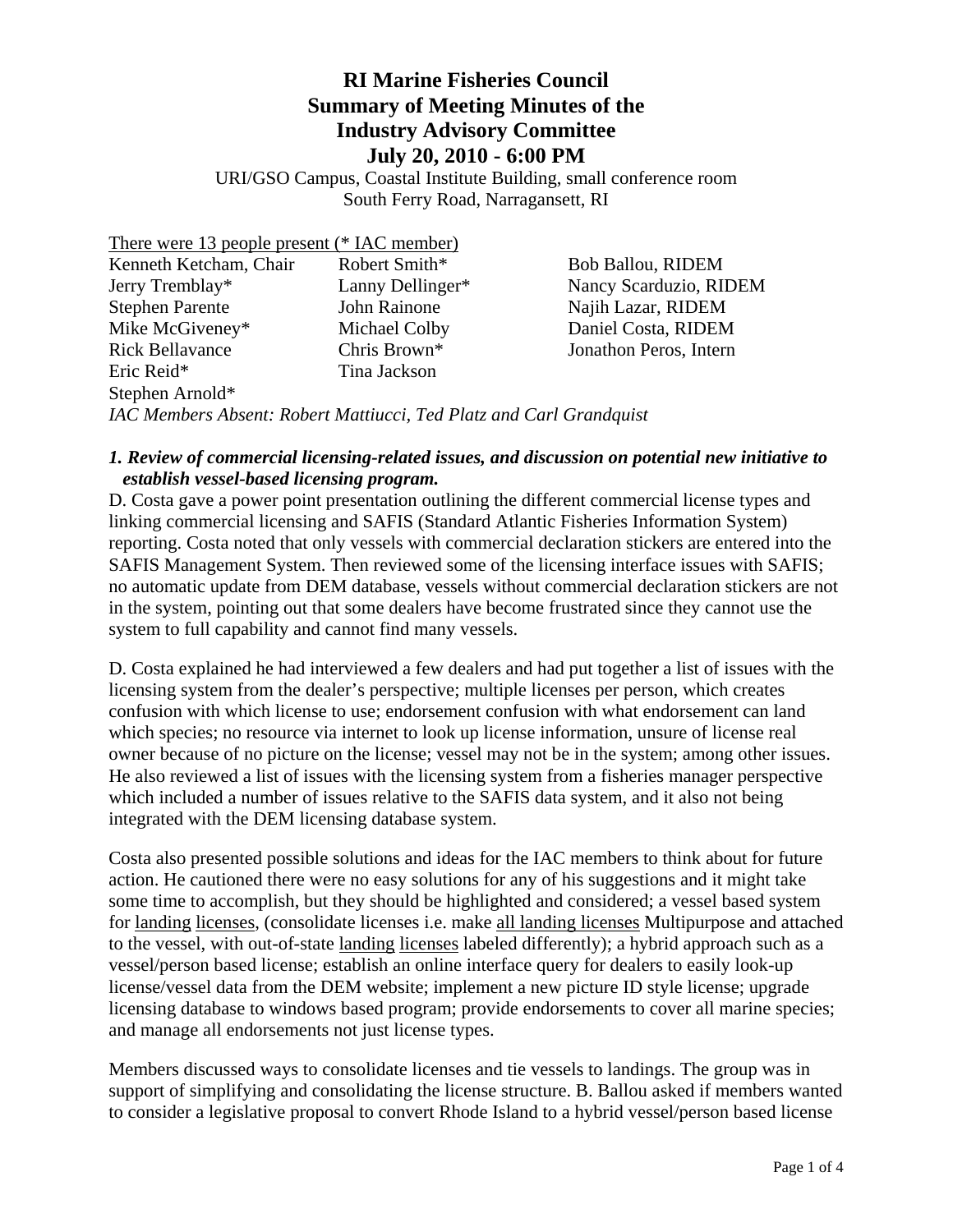system. He commented that this would be a more streamlined, consolidated, and simplified program.

B. Ballou asked about another issue that members might need to take immediate attention on, like a regulatory change, associated with the sale of vessel and gear provision, which allows for anyone who has been actively fishing and wishes to sell their vessel and retire, it also allows the buyer to obtain the equivalent license. However, the Department has been confronted with an increased number of awkward situations where the history is not tied to the vessel being sold or the history is tied to the vessel, but there is a shell game that takes place where the vessel gets sold then gets bought right back. He proposed to tweak the regulations to tie the history to the vessel being sold rather than to the individual. Also, if there should be any timeframe during which the buyer has to retain and utilize the vessel. There was discussion about the issue, but no specific recommendations were given.

B. Ballou brought up another point that the IAC usually reviews at this time, it was the limiting nature of the endorsement that goes along with the CFL pertaining to the restricted finfish and the quahog fisheries. He explained that due to the small number of CFL licenses that become available each year, usually 3 for restricted finfish, those three compared to approximately 2,000 license holders are subjected to the basic harvest levels, which are half the limit. He felt that because of the small number of restricted finfish endorsements that go out he realized this was insignificant compared to the total number of license holders. He suggested that for new entrants, in the case of the restricted finfish fishery, they might be able to go right to a PEL w/restricted finfish (full harvest level). He noted that the current possession limit with a CFL w/quahog endorsement was three bushels and if members wanted to consider this as well, as they go through the licensing exercise.

#### *2. Discussion on new commercial license opportunities for 2010: Licensing Overview*

N. Scarduzio handed out and reviewed a summary of license and endorsement data from 2003- 2010. She explained this was back-up information that summarized the changes in licensing and the Department now had seven years worth of licensing information, supplemented with SAFIS data for the last few years.

# *Shellfish Sector - Quahog*

N. Scarduzio reviewed a hand-out on licensing summary from 2003-2010 for the quahog fishery. The data available over the seven-year period (2003-2010) indicated that the total number of eligible licensees -- multipurpose (MPL), principal effort licenses (PEL) with quahog endorsements, over 65 Shellfish, and Student Shellfish -- had declined by 30%, from 2,272 to1,592 total licenses.

The data for 2010 indicated that of 26 multipurpose licenses "retired" or not renewed in 2010, 3 had fished for quahogs at least one day during 2009. There were 23 principal effort licenses with quahog "retired" or not renewed, 4 had fished at least one day during 2009.

N. Scarduzio summarized that for 2010, based on last year (2009), applying a 3:1 exit/entry ratio to all eligible licenses (MPL's + PELs with a quahog endorsement that retired in 2010 would result in the issuance of 16 new CFLs with a quahog endorsement for 2010.

**M. McGiveney made a motion to recommend status quo to the Council, to continue to apply the same standard as last year, which would apply a 3:1 exit/entry ratio to all eligible licenses (MPL's + PELs with a quahog endorsement that retired, to make 16 new CFLs**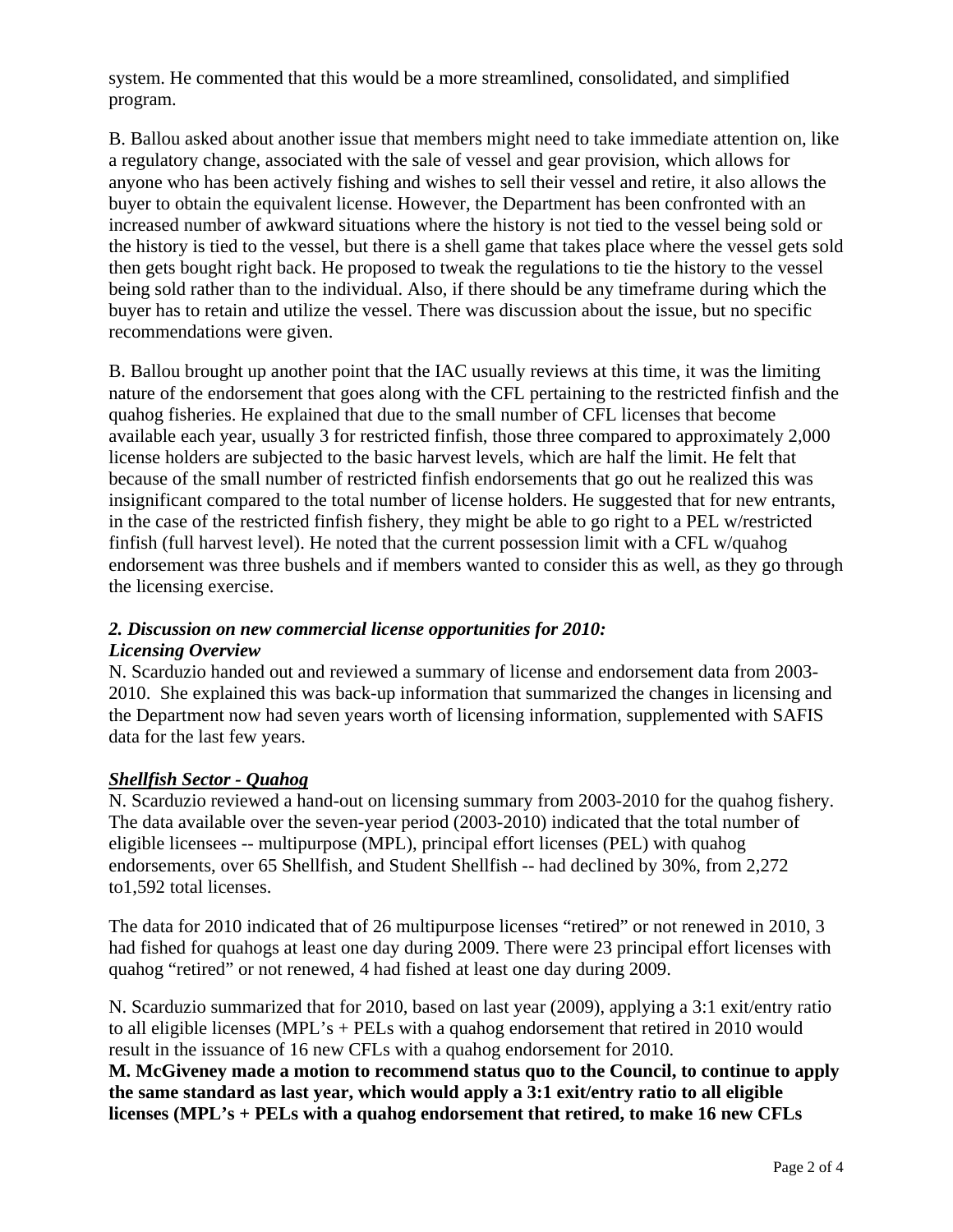# **available for 2010. C. Brown seconded the motion. All were in favor, the motion passed unanimously, (7 to 0).**

#### *Shellfish Sector – Soft-Shell Clams*

N. Scarduzio reviewed licensing information for soft-shell clams. The data for 2010 indicated that of 26 multipurpose licenses "retired" in 2009, 1 of the 26 had some activity. There were 20 principal effort licenses w/ SS Clam endorsement "retired", 1 had fished at least one day during 2009. There were 13 CFLs w/ SS Clam endorsements "retired", 5 had fished at least one day during 2009. In summary, a total of 59 licenses eligible to fish for soft shell clams retired; and 7 of those had been active in the fishery.

There was discussion and review of the soft-shell clam licensing information. M. McGiveney stated that down the road industry may want to change the exit/entry ratio, but for now they would like to keep it at status quo.

**M. McGiveney made a motion to recommend status quo to the Council, to continue to apply the same standard as last year, which would apply a 5:1 exit/entry ratio to ALL retired licenses (59) to make 12 new CFLs w/ SS Clam endorsement available for 2011. B. Smith seconded the motion. All were in favor, the motion passed unanimously, (7 to 0).** 

### *Finfish Sector – Restricted Finfish Fishery*

N. Scarduzio reviewed a summary of license types for the past seven years, from 2003-2010, in the restricted finfish fishery. She indicated there was an overall decline in licenses. The total number of eligible licenses (MPLs and PELs w/ Restricted finfish (RFF)) had declined by 26 %, from 1,529 to 1,138. A total of 22 new licenses (CFL w/RFF) have been issued during this time period.

The data for 2009 indicated that of the 1,196 total licenses that were eligible to fish for restricted finfish 678 or 57% were active in that they fished to some degree for restricted finfish in 2009.

N. Scarduzio summarized that for 2010, there were 26 multipurpose licenses (MPL) and 18 principal effort licenses with restricted finfish (PELs w/RFF) that retired in 2010. Of the 26 MPLs, five (5) had some activity. Five (5) out of the eighteen (18) retired PELs w/RFF had fished at least one day during 2009.

N. Scarduzio explained based on past practice, currently in regulation, applying a 5:1 exit/entry ratio to active licenses (MPLs and PELs w/RFF) that retired, with activity being any level in the fishery over the past year, there would be a total of ten (10) retired licenses divided by the 5:1 exit/entry ratio to get two (2) new CFLs w/RFF endorsements to be made available for 2011.

C. Brown reminded members of the previously discussed issue of increasing the CFL from the basic harvest level to the full harvest level, making it the same as the PEL, and suggested incorporating this into one motion. B. Ballou suggested just calling the CFL a PEL. This would eliminate the CFLs w/RFF endorsement and just convert them all to PELs w/RFF.

B. Ballou also reminded members about the awkwardness in trying to fit 2 new licenses within the three categories and 3 new licenses was the better number to work with. He reminded folks that last year members made 3 the minimum number for CFLs w/RFF endorsements so at least one person from each of the categories would be able to get a license.

**A motion was made by C. Brown to recommend to the Council to apply the current 5:1 exit/entry ratio to the restricted finfish fishery; to make 3 the minimum number of new**